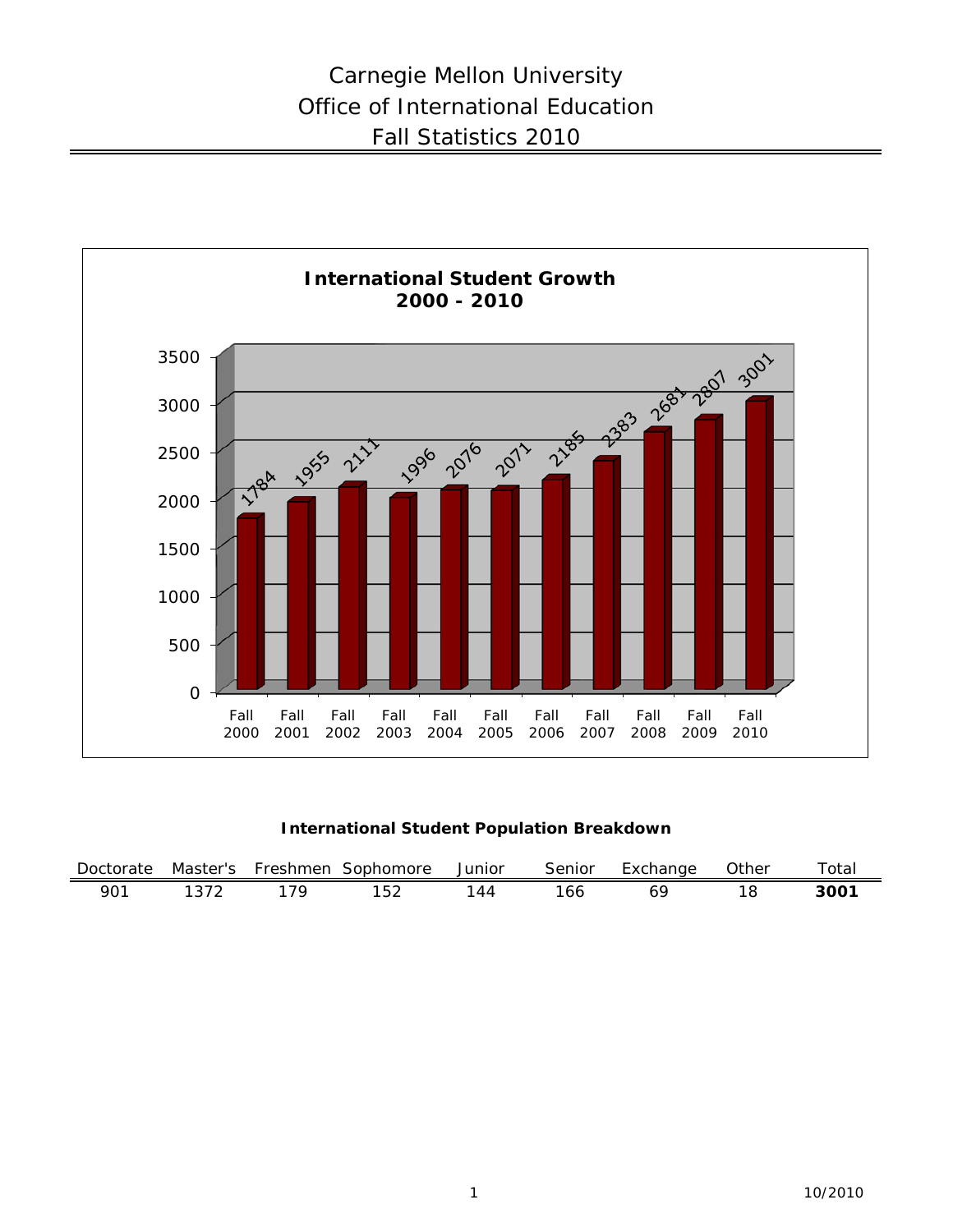## Carnegie Mellon University Office of International Education Fall Statistics 2010



| <b>Funding Source</b>      | Doc. | Mast.          | Fr.          | So.         | Jr.          | Sr.            | Ex.         | Oth.        | <b>Total</b> |
|----------------------------|------|----------------|--------------|-------------|--------------|----------------|-------------|-------------|--------------|
| Current/Future Employer    | 2    | $\overline{7}$ | $\mathsf{O}$ | $\mathbf 0$ | $\mathbf 0$  | $\mathbf 0$    | 0           | 0           | 9            |
| Home Govt or University    | 26   | 56             | 9            | 13          | 6            | 6              | 11          | $\mathbf 0$ | 127          |
| Personal & Family Funds    | 76   | 1225           | 166          | 130         | 133          | 150            | 56          | 12          | 1948         |
| Private Sponsor            | 20   | 49             | 4            | 9           | 5            | 8              | 2           | $\mathbf 0$ | 97           |
| U.S. College or University | 777  | 35             | $\mathbf{O}$ | $\mathbf 0$ | $\mathbf 0$  | $\overline{2}$ | $\mathbf 0$ | 6           | 820          |
| Totals                     | 901  | 1372           | 179          | 152         | 144          | 166            | 69          | 18          | 3001         |
| <b>Immigration Status</b>  | Doc. | Mast.          | Fr.          | So.         | Jr.          | Sr.            | Ex.         | Oth.        | Total        |
| $F-1$                      | 874  | 1361           | 179          | 149         | 143          | 165            | 69          | 6           | 2946         |
| $J-1$                      | 27   | 11             | 0            | 3           | 1            | 1              | $\mathbf 0$ | 12          | 55           |
| Totals                     | 901  | 1372           | 179          | 152         | 144          | 166            | 69          | 18          | 3001         |
| Gender                     | Doc. | Mast.          | Fr.          | So.         | Jr.          | Sr.            | Ex.         | Oth.        | <b>Total</b> |
| Male                       | 642  | 885            | 116          | 95          | 85           | 91             | 42          | 3           | 1959         |
| Female                     | 259  | 487            | 63           | 57          | 59           | 75             | 27          | 15          | 1042         |
| Totals                     | 901  | 1372           | 179          | 152         | 144          | 166            | 69          | 18          | 3001         |
| <b>Marital Status</b>      | Doc. | Mast.          | Fr.          | So.         | Jr.          | Sr.            | Ex.         | Oth.        | Total        |
| Single                     | 770  | 1253           | 179          | 152         | 144          | 165            | 68          | 15          | 2746         |
| Married                    | 131  | 119            | $\mathbf 0$  | 0           | $\mathsf{O}$ | $\mathbf{1}$   | 1           | 3           | 255          |
| Totals                     | 901  | 1372           | 179          | 152         | 144          | 166            | 69          | 18          | 3001         |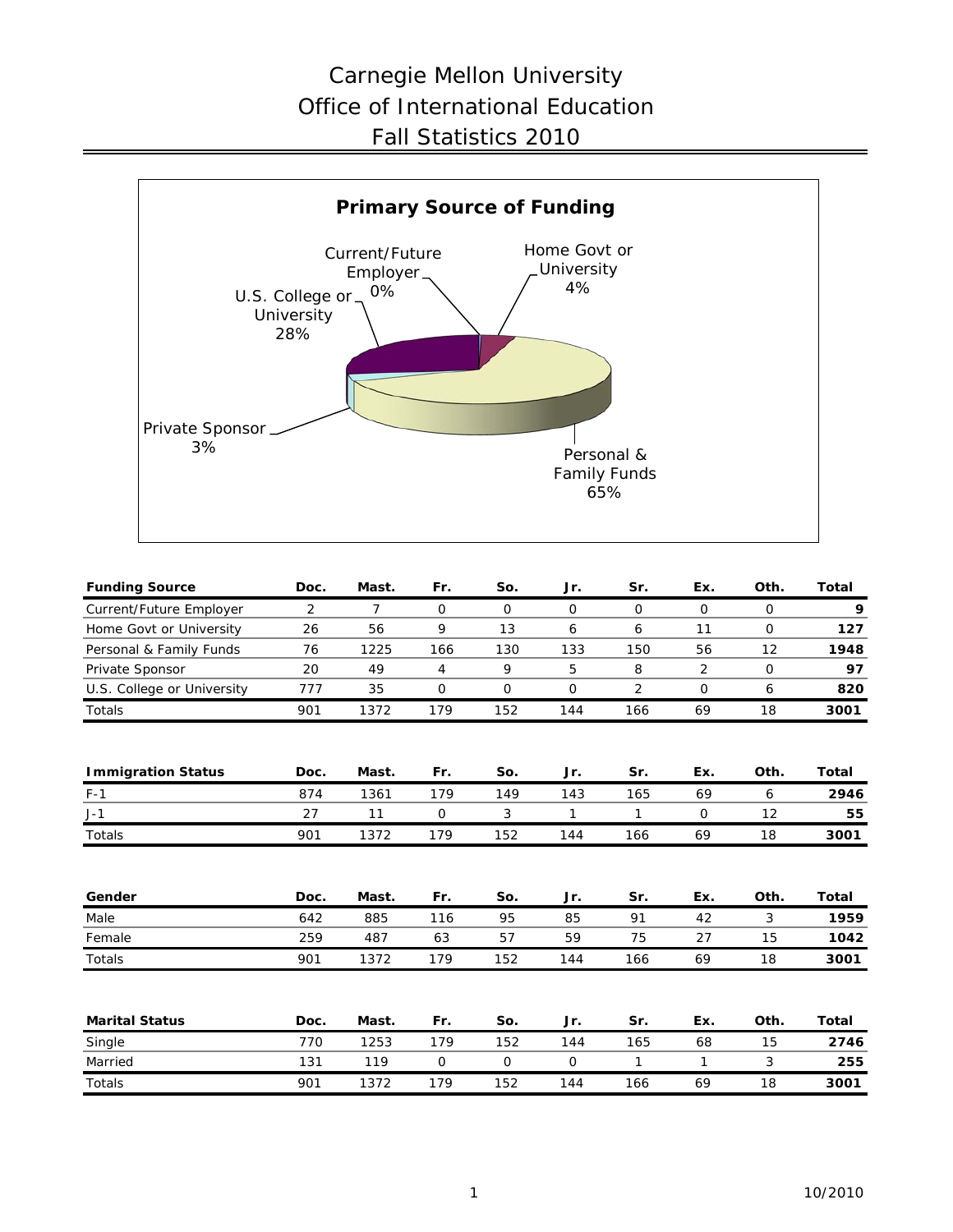## Carnegie Mellon University Office of International Education Fall Statistics 2010



| Region        | Doc. | Mast. | Fr. | So. | Jr. | Sr. | Ex. | Oth. | Total |
|---------------|------|-------|-----|-----|-----|-----|-----|------|-------|
| Africa        | 13   | 17    |     |     |     |     |     |      | 32    |
| Asia          | 616  | 1168  | 156 | 133 | 126 | 138 | 29  | 14   | 2380  |
| Europe        | 163  | 74    |     | 12  |     |     | 32  |      | 305   |
| Latin America | 39   | 61    |     |     |     |     |     |      | 105   |
| Middle East   | 34   | 23    |     |     | ◠   |     | 4   |      | 65    |
| North America | 33   | 28    | 10  | 5   | 6   | 14  |     | ◠    | 98    |
| Oceania       | 3    |       |     |     | ◠   | っ   | 3   |      | 16    |
| Totals        | 901  | 1372  | 179 | 152 | 144 | 166 | 69  | 18   | 3001  |

| Country              | Doc. | Mast. | Fr. | So. | Jr. | Sr. | Ex. | Oth. | <b>Total</b> |
|----------------------|------|-------|-----|-----|-----|-----|-----|------|--------------|
| Albania              |      | 1     |     |     |     |     |     |      |              |
| Argentina            | 2    | 3     |     |     |     |     |     |      | 5            |
| Armenia              |      |       |     |     |     |     |     |      | 1            |
| Australia            | 2    | ำ     | 1   |     | 2   | 1   | 2   | 1    | 10           |
| Austria              | 1    |       |     |     |     |     |     |      | 1            |
| Azerbaijan           |      | и     |     |     |     |     |     |      | 1            |
| Bahamas              |      |       |     |     |     |     |     |      |              |
| Bahrain              | ។    |       |     |     |     |     |     |      | 1            |
| Bangladesh           | 4    | ำ     | 1   |     |     |     |     |      | 7            |
| Belgium              |      | и     |     |     |     |     |     |      | 1            |
| Bolivia              |      |       | 1   |     |     |     |     |      | 1            |
| Bosnia & Herzegovina | 2    |       |     |     |     |     |     |      | $\mathbf{2}$ |
| Brazil               | 10   | 3     |     |     |     |     |     |      | 13           |
| Bulgaria             | 3    | 2     |     | 1   | 1   | 1   |     |      | 8            |
| Canada               | 33   | 27    | 10  | 5   | 6   | 14  |     | 2    | 97           |
| Chile                | 6    | 8     |     |     |     |     |     |      | 14           |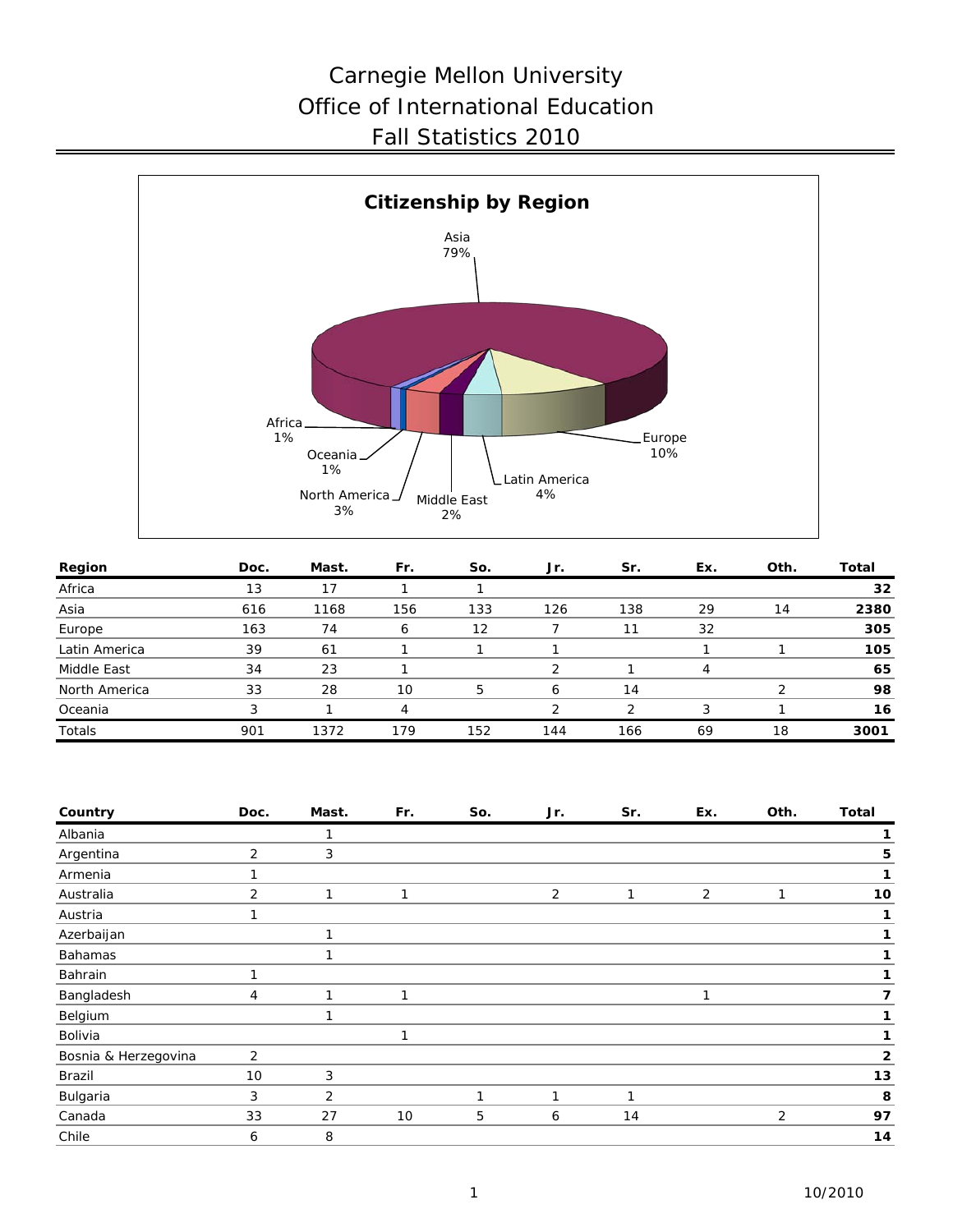| Country                    | Doc.                      | Mast.                   | Fr.            | So.            | Jr.            | Sr.            | Ex.            | Oth.         | <b>Total</b>                |
|----------------------------|---------------------------|-------------------------|----------------|----------------|----------------|----------------|----------------|--------------|-----------------------------|
| China                      | 244                       | 404                     | 39             | 27             | 21             | 13             | $\overline{4}$ | 4            | 756                         |
| Colombia                   | $\overline{7}$            | 13                      |                |                |                |                |                |              | ${\bf 20}$                  |
| Costa Rica                 | 1                         | $\mathbf{1}$            |                |                |                |                |                |              | $\mathbf 2$                 |
| Croatia                    | $\sqrt{2}$                |                         |                |                |                |                |                |              | $\mathbf 2$                 |
| Cyprus                     | $\mathbf{1}$              |                         |                |                |                |                |                |              | 1                           |
| Czech Republic             | $\mathbf{1}$              | $\overline{\mathbf{c}}$ |                |                |                |                |                |              | 3                           |
| Denmark                    | $\mathbf{1}$              |                         |                |                |                |                |                |              | 1                           |
| Dominican Republic         |                           | $\mathbf{1}$            |                |                |                |                |                |              | $\mathbf{1}$                |
| Ecuador                    |                           |                         |                |                | $\mathbf{1}$   |                |                |              | $\mathbf 1$                 |
| Egypt                      | $\ensuremath{\mathsf{3}}$ | 3                       |                |                |                |                |                |              | $\boldsymbol{6}$            |
| Estonia                    | $\mathbf{1}$              |                         |                |                |                |                |                |              | 1                           |
| Ethiopia                   | $\mathbf{1}$              |                         |                |                |                |                |                |              | 1                           |
| Finland                    | $\mathbf{1}$              |                         |                |                |                |                | 1              |              | $\mathbf 2$                 |
| France                     | 5                         | 3                       | $\mathbf{1}$   |                | $\mathbf{1}$   |                | 4              |              | 14                          |
| Germany                    | 9                         | 8                       |                |                |                |                | 6              |              | 23                          |
| Ghana                      | $\overline{4}$            | $\overline{c}$          |                |                |                |                |                |              | 6                           |
| Greece                     | 11                        | 7                       |                |                | $\mathbf{1}$   |                |                |              | 19                          |
| Honduras                   | $\mathbf{1}$              |                         |                |                |                |                |                |              | 1                           |
| Hong Kong                  | $\mathfrak{Z}$            | 3                       | 5              |                | $\overline{2}$ | $\overline{2}$ |                |              | 15                          |
| Hungary                    |                           | $\mathbf{1}$            |                |                |                |                |                |              | 1                           |
| India                      | 174                       | 508                     | 27             | 34             | $30\,$         | 34             | 4              |              | 811                         |
| Indonesia                  | $\overline{2}$            | 5                       | $\overline{a}$ | $\mathbf{1}$   | $\mathbf{1}$   | $\mathbf{1}$   |                |              | $12$                        |
| Iran                       | 16                        | 5                       |                |                |                |                | 1              |              | 22                          |
| Ireland                    |                           |                         |                |                |                |                | $\mathbf{1}$   |              | 1                           |
| Israel                     | 9                         | $\overline{\mathbf{4}}$ | $\mathbf{1}$   |                |                |                | $\mathbf{1}$   |              | 15                          |
| Italy                      | $10$                      | $\mathbf{1}$            | $\mathbf{1}$   |                |                |                | 3              |              | 15                          |
| Jamaica                    |                           | $\overline{2}$          |                |                |                |                |                |              | $\mathbf 2$                 |
| Japan                      | 12                        | 20                      | $\mathbf{1}$   |                | $\sqrt{3}$     |                | 3              | $\mathbf{1}$ | 40                          |
| Jordan                     | $\mathbf{1}$              | $\overline{c}$          |                |                |                |                | 1              |              | 4                           |
| Kazakhstan                 |                           | $\mathbf{1}$            | $\mathbf{1}$   | $\overline{2}$ |                |                |                |              | $\overline{\mathbf{4}}$     |
| Kenya                      | $\mathbf{1}$              | $\mathbf{1}$            |                |                |                |                |                |              | $\mathbf 2$                 |
| Korea, South               | 81                        | 86                      | 52             | 41             | 53             | 68             | $\mathbf{1}$   | 6            | 388                         |
| Kosovo                     |                           | $\mathbf{1}$            |                |                |                |                |                |              | $\mathbf{1}$                |
| Kuwait                     |                           | $\mathbf{1}$            |                |                |                |                |                |              | $\mathbf{1}$                |
| Lebanon                    | $\overline{2}$            | $\mathbf 1$             |                |                |                | $\mathbf{1}$   |                |              | 4                           |
| Libya                      |                           | $\mathbf{1}$            |                |                |                |                |                |              | 1                           |
| Macau                      |                           | $\overline{2}$          |                |                |                |                |                |              | $\mathbf{2}$                |
| Macedonia                  |                           |                         |                |                |                |                | 1              |              | 1                           |
| Malaysia                   | $\overline{4}$            | $\overline{\mathbf{4}}$ | $\overline{7}$ | $\overline{5}$ | $\epsilon$     | $\overline{2}$ | $\mathbf{1}$   | $\mathbf{1}$ | $30\,$                      |
| Maldives                   |                           | $\mathbf{1}$            |                |                |                |                |                |              | $\mathbf{1}$                |
| Mexico                     | 8                         | 17                      |                | $\mathbf{1}$   |                |                | $\mathbf{1}$   | $\mathbf{1}$ | 28                          |
| Mongolia                   | $\mathbf{1}$              | $\mathbf{1}$            |                |                |                |                |                |              | $\mathbf 2$                 |
| Morocco<br>Nepal           | 1<br>$\overline{2}$       |                         |                |                |                |                |                |              | $\mathbf 1$<br>$\mathbf{2}$ |
|                            |                           |                         |                |                |                |                | 3              |              | $\boldsymbol{6}$            |
| Netherlands<br>New Zealand | $\mathbf{1}$              | $\overline{\mathbf{c}}$ | 3              |                |                |                |                |              |                             |
| Nicaragua                  | $\mathbf{1}$              | $\mathbf{1}$            |                |                |                | $\mathbf{1}$   | $\mathbf{1}$   |              | $\pmb{6}$<br>$\mathbf 1$    |
|                            | $\sqrt{3}$                | 5                       | $\mathbf{1}$   | 1              |                |                |                |              | $10$                        |
| Nigeria<br>Norway          | $\mathbf{1}$              | $\mathbf{1}$            |                | $\mathbf{1}$   |                |                |                |              | $\mathbf 3$                 |
| Pakistan                   | $\overline{4}$            | $\overline{\mathbf{4}}$ |                |                | $\overline{c}$ |                | $\mathbf{1}$   |              | $11$                        |
| Panama                     |                           | $\overline{2}$          |                |                |                |                |                |              | $\mathbf{2}$                |
| Peru                       | $\mathbf{3}$              | $\overline{\mathbf{4}}$ |                |                |                |                |                |              | $\overline{\mathbf{z}}$     |
| Philippines                | 5                         | $\overline{c}$          | 1              |                |                | 1              |                |              | 9                           |
|                            |                           |                         |                |                |                |                |                |              |                             |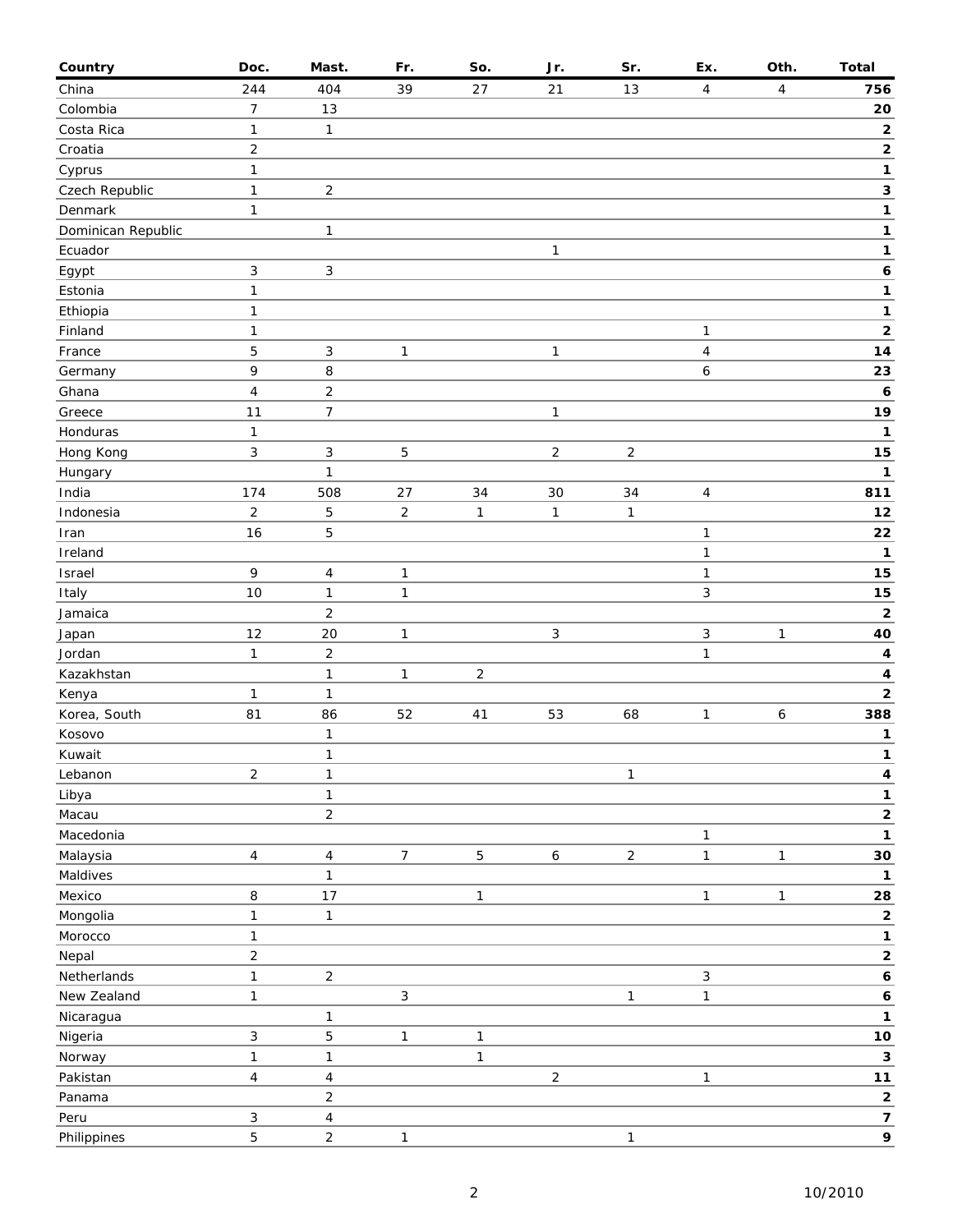| Country                           | Doc.           | Mast.          | Fr.          | So.            | Jr.            | Sr.    | Ex.            | Oth.         | <b>Total</b> |
|-----------------------------------|----------------|----------------|--------------|----------------|----------------|--------|----------------|--------------|--------------|
| Poland                            | 1              |                |              |                |                |        |                |              | 1            |
| Portugal                          | 23             | 7              |              |                |                | 1      | $\overline{c}$ |              | 33           |
| Romania                           | 11             | $\mathbf{1}$   |              |                |                |        | 1              |              | 13           |
| Russia                            | 8              | $\overline{c}$ |              |                | $\mathbf{1}$   |        |                |              | 11           |
| Rwanda                            |                | $\overline{c}$ |              |                |                |        |                |              | $\mathbf 2$  |
| Saint Kitts & Nevis               |                | $\mathbf{1}$   |              |                |                |        |                |              | $\mathbf{1}$ |
| Saint Vincent & The<br>Grenadines |                | 1              |              |                |                |        |                |              | 1            |
| Saudi Arabia                      | 1              | 8              |              |                |                |        |                |              | 9            |
| Serbia                            | $\overline{4}$ |                |              |                |                |        |                |              | 4            |
| Singapore                         | 18             | 22             | 13           | 15             | 5              | $\, 8$ | 11             |              | 92           |
| Slovakia                          | $\mathbf{1}$   |                |              |                |                |        |                |              | 1            |
| Slovenia                          | $\mathbf{1}$   |                |              |                |                |        |                |              | 1            |
| South Africa                      |                | $\mathbf{1}$   |              |                |                |        |                |              | 1            |
| Spain                             | 3              | $\overline{7}$ |              |                |                |        |                |              | $10$         |
| Sri Lanka                         | 3              | $\mathbf{1}$   |              |                |                |        | 1              |              | 5            |
| Sudan                             |                | $\mathbf{1}$   |              |                |                |        |                |              | 1            |
| Sweden                            | $\overline{2}$ |                |              |                |                |        |                |              | $\mathbf 2$  |
| Switzerland                       | $\mathbf{1}$   |                | $\mathbf{1}$ |                |                |        | 8              |              | 10           |
| Syria                             |                |                |              |                |                |        | 1              |              | $\mathbf{1}$ |
| Taiwan                            | 35             | 78             | 4            | 3              | 3              | 3      | $\overline{2}$ | $\mathbf{1}$ | 129          |
| Thailand                          | 17             | 25             | 3            | 5              | $\overline{2}$ | 6      |                | 1            | 59           |
| Turkey                            | 53             | 23             | 1            | 6              | $\mathbf{1}$   | 3      |                |              | 87           |
| Uganda                            |                | 1              |              |                |                |        |                |              | 1            |
| Ukraine                           | $\mathbf{1}$   |                |              |                | 1              |        | 1              |              | 3            |
| <b>United Arab Emirates</b>       | $\mathbf{1}$   |                |              |                |                |        |                |              | 1            |
| United Kingdom                    | 3              | $\overline{4}$ | $\mathbf{1}$ | $\overline{4}$ | $\mathbf{1}$   | 6      | 1              |              | 20           |
| Uruguay                           | 1              |                |              |                |                |        |                |              | $\mathbf{1}$ |
| Venezuela                         |                | $\overline{4}$ | 1            |                |                |        |                |              | 5            |
| Vietnam                           | 10             | $\mathbf{1}$   |              |                |                |        |                |              | 11           |
| <b>Totals</b>                     | 901            | 1372           | 179          | 152            | 144            | 166    | 69             | 18           | 3001         |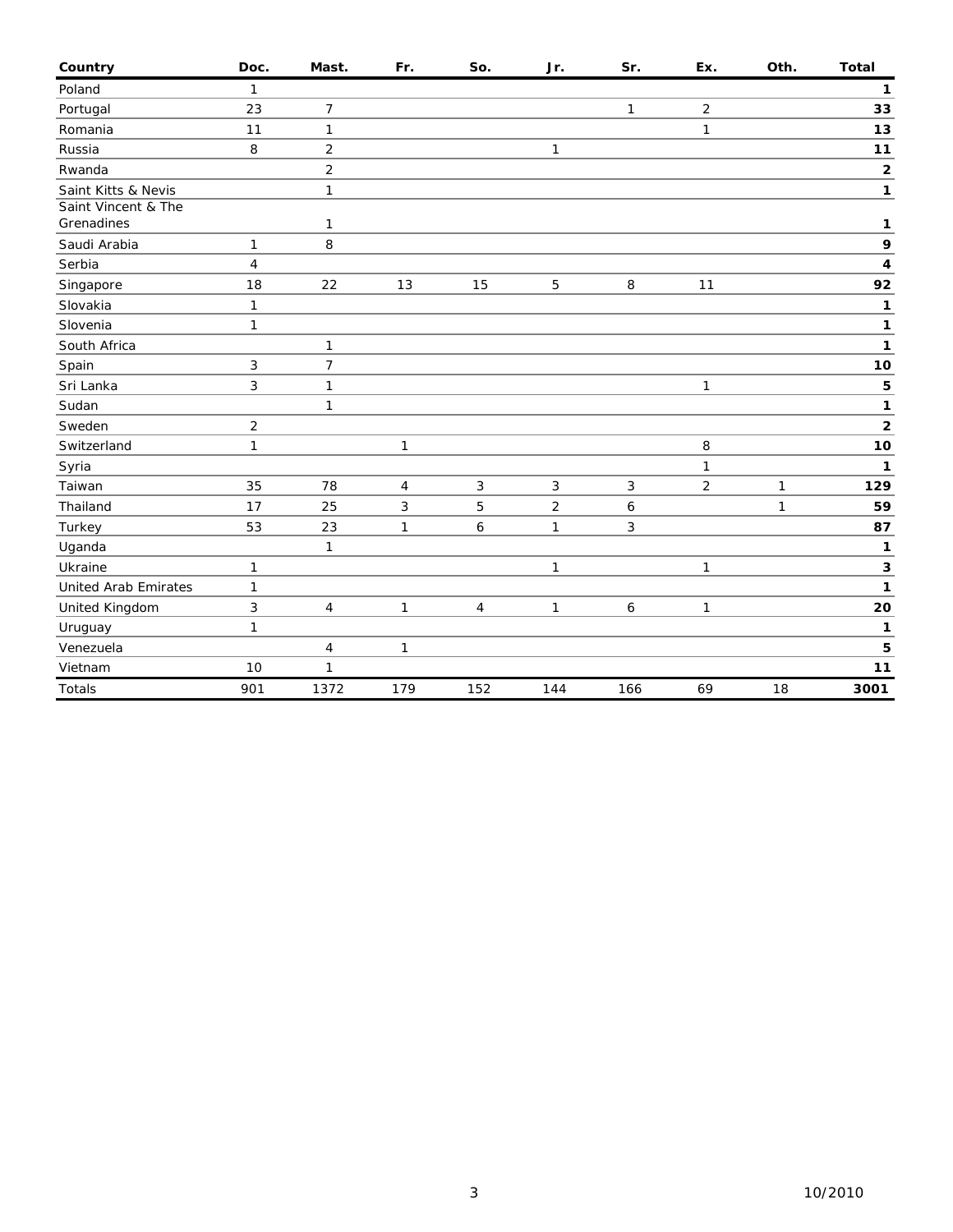# Carnegie Mellon University Office of International Education Fall Statistics 2010

## **Colleges and Departments**

| <b>CFA</b>                                 | Doc.           | Mast.          | Fr.          | So.          | Jr.          | Sr.            | Ex.            | Oth. | <b>Total</b>            |
|--------------------------------------------|----------------|----------------|--------------|--------------|--------------|----------------|----------------|------|-------------------------|
| Architecture                               |                | 1              | 14           | 9            | 6            | $\overline{7}$ | $\mathbf{1}$   |      | 38                      |
| Architecture-Engineering-Construction Mgmt | 3              | $\overline{7}$ |              |              |              |                |                |      | 10                      |
| Art                                        |                | 5              | 1            | 3            | 5            | 5              | $\overline{4}$ |      | 23                      |
| Building Performance and Diagnostics       | $\overline{7}$ | $\overline{2}$ |              |              |              |                |                |      | 9                       |
| Collaborative Piano                        |                | 1              |              |              |              |                |                |      | 1                       |
| <b>Communication Design</b>                |                |                |              |              | 1            | 1              |                |      | $\overline{\mathbf{2}}$ |
| Communication Planning and Info Design     |                | 2              |              |              |              |                |                |      | 2                       |
| Composition                                |                | 2              |              |              |              |                |                |      | $\overline{\mathbf{2}}$ |
| Computational Design                       | 5              | 1              |              |              |              |                |                |      | 6                       |
| Conducting                                 |                | 3              |              |              |              |                |                |      | 3                       |
| Costume Design                             |                | $\overline{2}$ |              |              |              |                |                |      | $\mathbf{2}$            |
| Design                                     | 3              |                | 5            | 5            |              |                | $\overline{2}$ |      | 15                      |
| Drama                                      |                | 4              | $\mathbf{1}$ |              | $\mathbf{1}$ |                | $\mathbf{1}$   |      | 7                       |
| Industrial Design                          |                |                |              |              | 1            | 2              |                |      | 3                       |
| <b>Interaction Design</b>                  |                | 9              |              |              |              |                |                |      | 9                       |
| Music                                      |                | $\mathbf{1}$   | 1            | $\mathbf{1}$ |              | $\overline{2}$ |                | 18   | 23                      |
| Perfomance                                 |                | 23             |              |              |              |                |                |      | 23                      |
| Scene Design                               |                | 1              |              |              |              |                |                |      | 1                       |
| Sustainable Design                         |                | 4              |              |              |              |                |                |      | 4                       |
| Tangible Interaction Design                |                | 3              |              |              |              |                |                |      | 3                       |
| Urban Design                               |                | 5              |              |              |              |                |                |      | 5                       |
| Total                                      | 18             | 76             | 22           | 18           | 14           | 17             | 8              | 18   | 191                     |

| <b>CIT</b>                                    | Doc. | Mast. | Fr. | So. | Jr. | Sr.            | Ex. | Oth. | Total |
|-----------------------------------------------|------|-------|-----|-----|-----|----------------|-----|------|-------|
| Advanced Infrastructure Systems               |      |       |     |     |     |                |     |      |       |
| <b>Biomedical Engineering</b>                 | 18   | 8     |     |     |     |                |     |      | 26    |
| <b>Chemical Engineering</b>                   | 27   | 27    |     | 7   | 5   | $\overline{7}$ | 8   |      | 81    |
| Civil and Environmental Engineering           | 41   | 52    |     |     | 5   | 4              | 3   |      | 106   |
| Colloids, Polymers, and Surfaces              |      | 2     |     |     |     |                |     |      | 2     |
| <b>Computational Mechanics</b>                | 1    |       |     |     |     |                |     |      | 1     |
| Electrical and Computer Engineering           | 174  | 142   |     | 34  | 36  | 31             | 5   |      | 422   |
| Energy Science, Technology & Policy           |      | 5     |     |     |     |                |     |      | 5     |
| Engineering and Public Policy                 | 37   |       |     |     |     |                |     |      | 37    |
| Engineering and Technology Innovation Mgmt    |      | 7     |     |     |     |                |     |      | 7     |
| <b>Environmental Management and Science</b>   | 1    |       |     |     |     |                |     |      | 1     |
| General CIT                                   |      |       | 64  | 3   |     |                |     |      | 67    |
| <b>Information Networking</b>                 |      | 76    |     |     |     |                |     |      | 76    |
| Information Security Technology and Mgmt      |      | 21    |     |     |     |                |     |      | 21    |
| Information Technology - Information Security |      | 20    |     |     |     |                |     |      | 20    |
| Information Technology - Mobility             |      | 25    |     |     |     |                |     |      | 25    |
| Information Technology - Software Management  |      | 7     |     |     |     |                |     |      | 7     |
| Materials Science and Engineering             | 48   | 3     |     | 5   |     | 3              | 1   |      | 61    |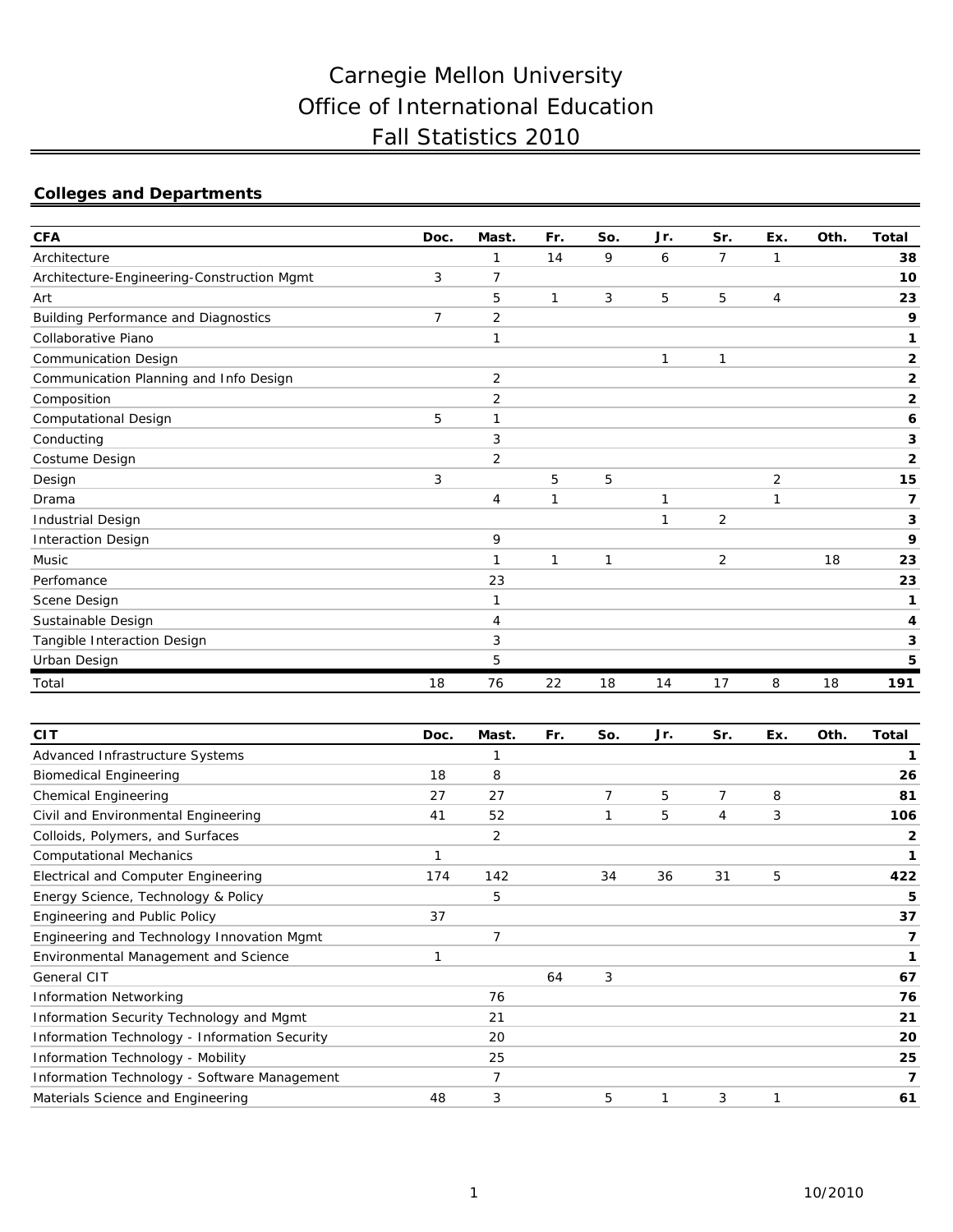| <b>CIT</b><br>(cont.)               | Doc.       | Mast | Fr. | So. | Jr. | Sr. | Ex. | Oth. | Total |
|-------------------------------------|------------|------|-----|-----|-----|-----|-----|------|-------|
| Mechanical Engineering              | 43         | 69   |     |     |     |     |     |      | 135   |
| Silicon Valley Software Engineering |            | ۰4   |     |     |     |     |     |      | 14    |
| Total                               | <i>390</i> | 479  | 64  | 61  | 53  | 50  |     |      | 1115  |

| <b>CMU</b>                           | Doc. | Mast. | Fr. | So. | Jr. | Sr. | Ex. | Oth.     | Total |
|--------------------------------------|------|-------|-----|-----|-----|-----|-----|----------|-------|
| Computer Science and Arts            |      |       |     |     |     |     |     |          |       |
| Entertainment Technology             |      | 62    |     |     |     |     |     |          | 62    |
| Humanities & Arts                    |      |       |     |     |     |     |     |          |       |
| Information Systems Management       |      | 211   |     |     |     |     |     |          | 212   |
| Product Development                  |      | 3     |     |     |     |     |     |          |       |
| <b>Qatar Business Administration</b> |      |       |     |     |     |     | 3   |          |       |
| <b>Qatar Information Systems</b>     |      |       |     |     |     |     |     |          |       |
| Science & Arts                       |      |       |     |     |     |     |     |          |       |
| Science & Humanities Scholar         |      |       | 5   | 3   | 3   |     |     |          | 12    |
| Total                                | 0    | 276   | 5   | 4   |     | 3   |     | $\Omega$ | 299   |

| Heinz                                | Doc. | Mast. | Fr. | So. | Jr.      | Sr. | Ex. | Oth. | Total |
|--------------------------------------|------|-------|-----|-----|----------|-----|-----|------|-------|
| Arts Management                      |      | 20    |     |     |          |     | 5   |      | 25    |
| Biotechnology Management             |      | 14    |     |     |          |     |     |      | 14    |
| Economics and Public Policy          |      |       |     |     |          |     |     |      |       |
| Entertainment Industry Management    |      | 10    |     |     |          |     |     |      | 10    |
| Health Care Policy and Management    |      | 8     |     |     |          |     |     |      | 8     |
| Information Security Policy and Mgmt |      |       |     |     |          |     |     |      | 11    |
| Public Management                    |      | 15    |     |     |          |     |     |      | 15    |
| Public Policy and Management         | 20   | 60    |     |     |          |     |     |      | 87    |
| Total                                | 21   | 138   |     |     | $\Omega$ | Ω   | 12  | Ω    | 171   |

| H&SS                                              | Doc.           | Mast. | Fr.            | So.            | Jr. | Sr.            | Ex. | Oth. | <b>Total</b> |
|---------------------------------------------------|----------------|-------|----------------|----------------|-----|----------------|-----|------|--------------|
| <b>Behavioral Decision Research</b>               | 3              |       |                |                |     |                |     |      | 3            |
| <b>Decision Science</b>                           |                |       |                |                | 1   |                |     |      | 1            |
| Economics                                         |                |       | $\overline{7}$ | 6              | 4   | $\overline{7}$ |     |      | 24           |
| Economics & Statistics                            |                |       |                | 1              | 2   | 4              |     |      | 7            |
| English                                           |                |       |                |                |     |                | 3   |      | 3            |
| <b>General HSS</b>                                |                |       | 12             | 10             | 2   |                |     |      | 24           |
| History                                           | $\overline{4}$ |       |                |                | 1   |                |     |      | 5            |
| <b>Information Systems</b>                        |                |       | 6              | $\overline{7}$ | 8   | 6              | 8   |      | 35           |
| <b>International Relations &amp; Politics</b>     |                |       |                | 1              | 1   | 1              |     |      | 3            |
| Literary and Cultural Studies                     | 1              |       |                |                |     |                |     |      | 1            |
| Logic, Computation and Methodology                | 5              | 5     |                |                |     |                |     |      | 10           |
| Neural Computation                                | 1              |       |                |                |     |                |     |      | 1            |
| Philosophy                                        | $\mathbf{1}$   |       |                |                |     |                |     |      | 1            |
| Policy & Management                               |                |       |                | 1              |     | 5              |     |      | 6            |
| Psychology                                        | $\overline{7}$ |       |                |                | 1   | 3              |     |      | 11           |
| Rhetoric                                          |                | 2     |                |                |     |                |     |      | $\mathbf{2}$ |
| Second Language Acquisition                       | 9              |       |                |                |     |                |     |      | 9            |
| Social and Decision Sciences                      | $\overline{2}$ |       |                |                |     |                | 1   |      | 3            |
| <b>Statistical Practice</b>                       |                | 2     |                |                |     |                |     |      | $\mathbf{2}$ |
| <b>Statistics</b>                                 | 17             |       |                |                |     | $\overline{2}$ |     |      | 19           |
| Statistics & Machine Learning                     | $\mathbf{1}$   |       |                |                |     |                |     |      | 1            |
| Strategy, Entrepreneurship & Technological Change | 1              |       |                |                |     |                |     |      | 1            |
| Total                                             | 52             | 9     | 25             | 26             | 20  | 28             | 12  | 0    | 171          |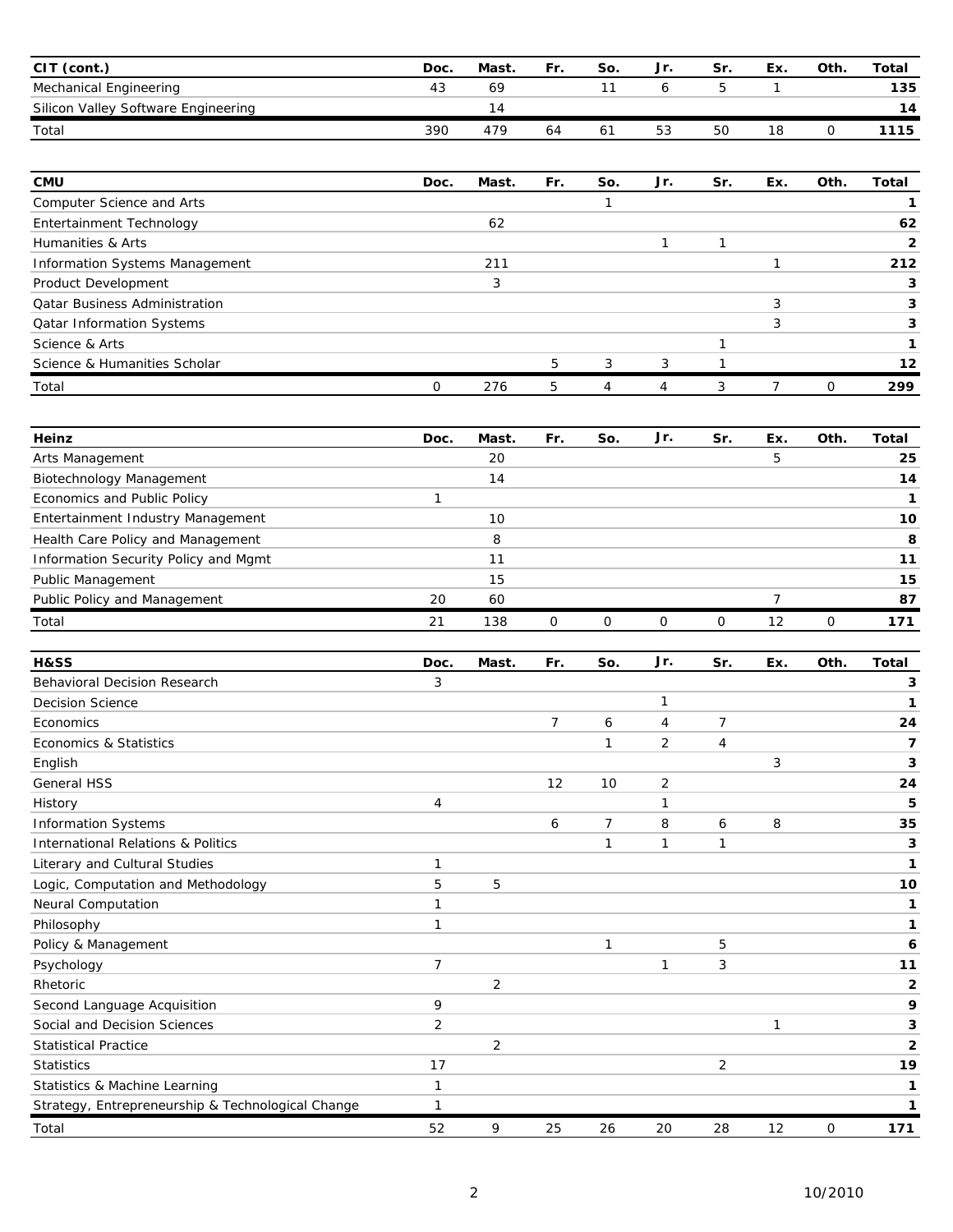| <b>MCS</b>                                       | Doc.           | Mast. | Fr. | So.            | Jr.            | Sr. | Ex. | Oth. | <b>Total</b> |
|--------------------------------------------------|----------------|-------|-----|----------------|----------------|-----|-----|------|--------------|
| Algorithms, Combinatorics & Optimization         | $\overline{2}$ |       |     |                |                |     |     |      | $\mathbf{2}$ |
| <b>Biological Sciences</b>                       |                |       |     | $\mathbf{1}$   | $\overline{4}$ | 4   |     |      | 41           |
| <b>Biological Sciences &amp; Psychology</b>      |                |       |     |                |                | 1   |     |      | $\mathbf{1}$ |
| Chemistry                                        | 37             |       |     | $\overline{2}$ | $\overline{2}$ | 8   |     |      | 49           |
| <b>Computational Biology</b>                     |                | 14    |     |                |                | 1   |     |      | 15           |
| <b>General MCS</b>                               |                |       | 20  | $\mathbf{1}$   | 1              | 1   |     |      | 23           |
| <b>Mathematical Finance</b>                      | 4              |       |     |                |                |     |     |      | 4            |
| <b>Mathematical Sciences</b>                     | 15             |       | 1   | 9              | 11             | 8   |     |      | 44           |
| Physics                                          | 42             |       |     |                | $\mathbf{1}$   |     | 3   |      | 46           |
| Pure and Applied Logic                           | 3              |       |     |                |                |     |     |      | 3            |
| Total                                            | 135            | 14    | 21  | 13             | 19             | 23  | 3   | 0    | 228          |
| <b>SCS</b>                                       | Doc.           | Mast. | Fr. | So.            | Jr.            | Sr. | Ex. | Oth. | <b>Total</b> |
| Computation, Organizations and Society           | $\mathbf{1}$   |       |     |                |                |     |     |      | 1            |
| Computational Biology                            | 9              |       |     |                |                |     |     |      | 9            |
| Computer Science                                 | 71             | 2     | 20  | 20             | 21             | 29  | 6   |      | 169          |
| Human-Computer Interaction                       | 14             | 24    |     |                |                |     |     |      | 38           |
| Information Technology - eBusiness Technology    |                | 43    |     |                |                |     |     |      | 43           |
| Information Technology - Embedded Software Eng   |                | 9     |     |                |                |     |     |      | 9            |
| Information Technology - Software Engineering    |                | 11    |     |                |                |     |     |      | 11           |
| Information Technology - Very Large Info Systems |                | 22    |     |                |                |     |     |      | 22           |
| Language Technologies                            | 47             | 27    |     |                |                |     |     |      | 74           |
| Machine Learning                                 | 24             |       |     |                |                |     |     |      | 24           |
| Robotics                                         | 36             | 13    |     |                |                |     |     |      | 49           |
| Software Engineering                             | 4              | 25    |     |                |                |     |     |      | 29           |
| Statistics and Machine Learning                  | 1              |       |     |                |                |     |     |      | 1            |
| Total                                            | 207            | 176   | 20  | 20             | 21             | 29  | 6   | 0    | 479          |
| <b>Tepper</b>                                    | Doc.           | Mast. | Fr. | So.            | Jr.            | Sr. | Ex. | Oth. | Total        |
| <b>Business Administration</b>                   |                |       | 22  | 10             | 13             | 16  | 3   |      | 64           |
| <b>Computational Finance</b>                     |                | 84    |     |                |                |     |     |      | 84           |
| Economics                                        | 17             |       |     |                |                |     |     |      | 17           |
| Industrial Administration                        | 58             | 119   |     |                |                |     |     |      | 177          |
| Manufacturing & Operations Systems               | 1              |       |     |                |                |     |     |      | 1            |
| Marketing                                        | $\mathbf{1}$   |       |     |                |                |     |     |      | 1            |
| Operations Management & Manufacturing            | 1              |       |     |                |                |     |     |      | $\mathbf{1}$ |
| Total                                            | 78             | 203   | 22  | 10             | 13             | 16  | 3   | 0    | 342          |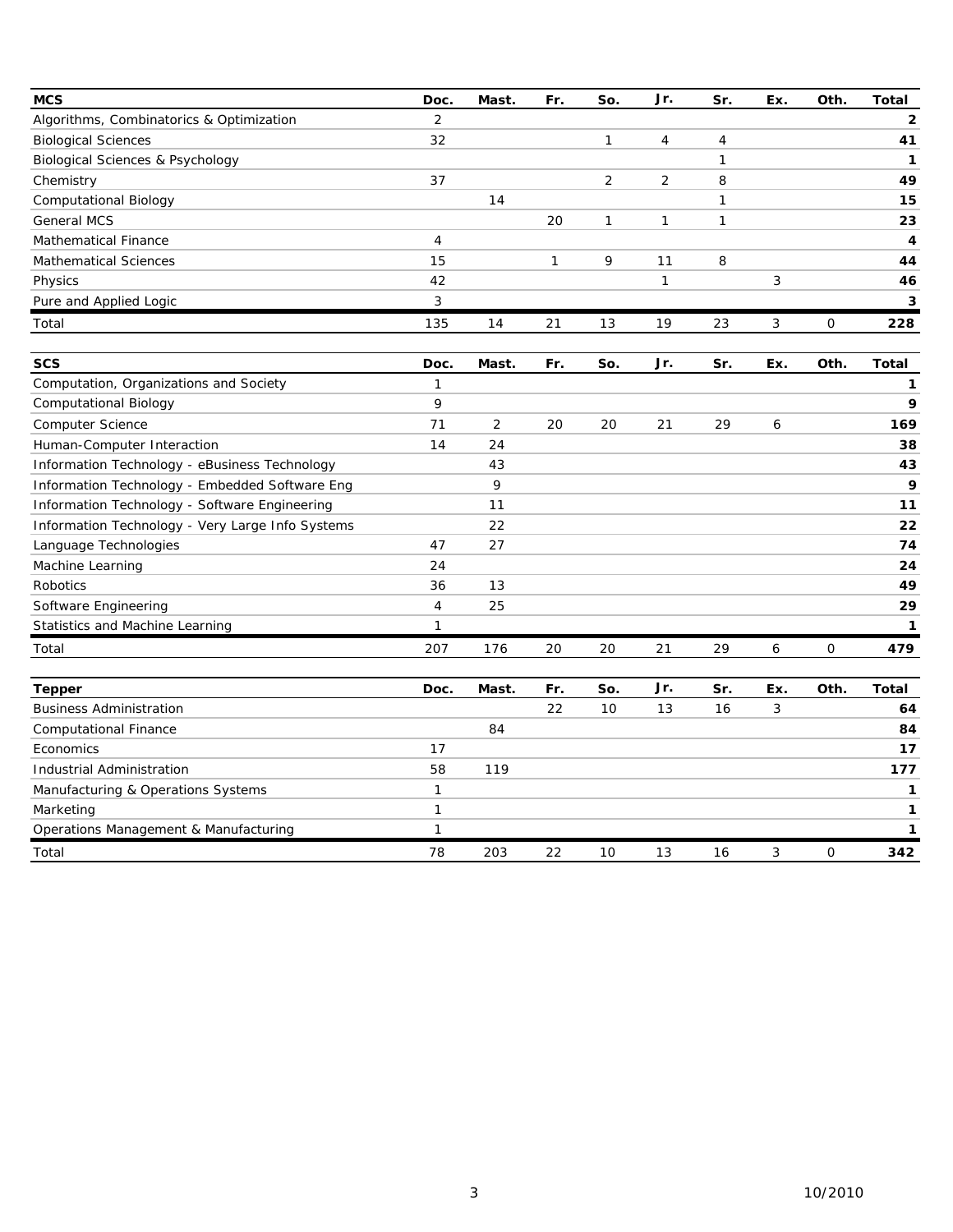## Office of International Education Summary of the International Student Population Fall 2010

### **All International Students**

**Doctoral Students**

### Top Programs Top Programs Top Sending Countries

- 1. Electrical & Computer Engineering (422) 1. India (811)
- 2. Information Systems Management (212) 2. China (756)
- 3. Industrial Administration (177) 3. Korea, South (388)
- 4. Computer Science (169) 4. Taiwan (129)
- 5. Mechanical Engineering (135) 5. Canada (97)

- 
- 
- 
- 

#### Top Programs Top Sending Countries

- 1. Electrical and Computer Engineering (174) 1. China (244)
- 2. Computer Science (71) 2. India (174)
- 3. Industrial Administration (58) 3. Korea, South (81)
- 4. Materials Science & Engineering (48) 4. Turkey (53)
- 5. Mechanical Engineering (43) 5. Taiwan (35)

### **Master's Students**

- 1. Information Systems Management (211) 1. India (508)
- 2. Electrical & Computer Engineering (142) 2. China (404)
- 3. Industrial Administration (119) 3. Korea, South (86)
- 4. Computational Finance (84) 4. Taiwan (78)
- 5. Information Networking (76) 5. Canada (27)

#### **Undergraduate Students**

- 1. Electrical and Computer Engineering (101) 1. Korea, South (214)
- 2. Computer Science (90) 2. India (125)
- 3. General CIT (67) 3. China (100)
- 4. Business Administration (61) 4. Singapore (41)
- 5. Architecture (36) 5. Canada (35)

#### **Exchange and Other Students**

- 
- 2. Chemical Engineering (8) 2. China (8)
- 2. Information Systems (8) 2. Switzerland (8)
- 4. Public Policy & Management (7) 4. Korea, South (7)
- 5. Computer Science (6) 5. Germany (6)
- 
- 
- 

#### Top Programs Top Sending Countries

- 
- 
- 
- 
- 

### Top Programs Top Programs Top Sending Countries

- 
- 
- 
- 
- 

#### Top Programs Top Programs Top Sending Countries

- 1. Music (18) 2. The contract of the contract of the contract of the contract of the contract of the contract of the contract of the contract of the contract of the contract of the contract of the contract of the contract
	-
	-
	-
	-